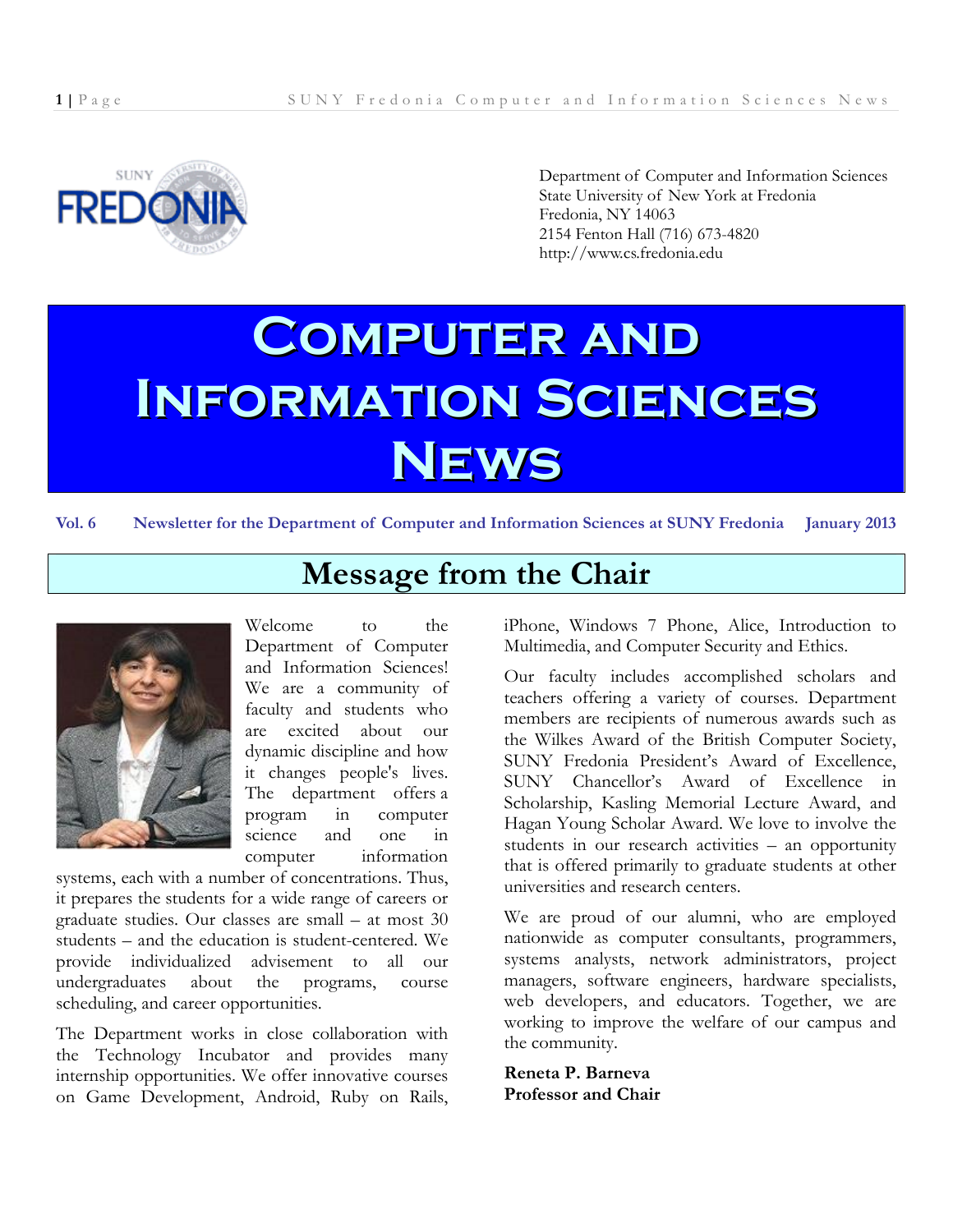#### **New Faculty**

The department welcomed the following faculty:



**Prof. Boris Brimkov** joined the department in Fall'12. He is a Fredonia resident and was the Fredonia High School valedictorian in 2009. He graduated from the University at Buffalo in only three years and is preparing to pursue doctoral studies. In Fall'12, Mr.

Brimkov taught the course Web Programming I, and will now be teaching Web Programming I and Discrete Mathematics. Student comments from his class include: "Boris was excellent. I really enjoyed learning from him and he is extremely knowledgeable. Also, he is a very fair grader and wants his students to succeed. I would recommend him to any individual interested in web programming and computer science."



**Prof. Jonathan Nalewajek**  is a SUNY Fredonia alumnus that graduated in the class of 2010 with a B.S. in Computer Science and a minor in Philosophy. After graduating, Prof. Nalewajek went on to work in the Advanced Technology and Incubation Lab at Xerox, where he developed mobile

applications for the Android, iOS, and WP7 platforms. He now works as the Senior Mobile Developer at Cypress North, and is the co-founder of Academy Geeks, Inc. which provides smartphone applications for teachers and professors.

Prof. Nalewajek will be teaching the course Mobile Applications Development.

**Prof. Elysebeth Simmang** is a SUNY Fredonia alumna who returned to teach in the department in



Spring'13. She is from a small town in Cattaraugus county and came to SUNY Fredonia as an undergraduate in 2005. After changing her major from Social Work to Computer and

Information Science in 2006, she completed her degree and took part in other activities on campus. While at SUNY Fredonia, she was a computer lab proctor, teaching assistant for the Computer Science department, member of the on-campus volunteer group S.T.A.R.S and a House Manager for the Rockefeller Arts Center.

After graduating in May of 2010, Ms. Simmang obtained a job within the industry, working at ATTO Technologies, Inc. in Amherst, NY as an engineering test technician. There, she tested high-end RAID and storage solutions. Recently, she has changed jobs and is now working as a data center technician at the Lockport location for Yahoo!.

Ms. Simmang is also attending the University at Buffalo in an effort to obtain her Master's in Library and Information Science. She is expected to graduate in 2014.

Ms. Simmang will be teaching one of the most popular courses in the department – Information Systems Structures.

#### **Scholarly Activities**

**Dr. Singh** was invited to be a plenary speaker at the International Conference on Perspectives of Computer Confluence with Sciences (ICPCCS-2012) held Dec. 10-12, 2012 at Nowrosjee Wadia College, affiliated with Pune University, India. This is a big honor as only internationally recognized scholars are invited as plenary speakers. His travel and local expenses are supported by the ICPCCS-12 Organizing Committee and partly by SUNY Fredonia. During his stay in India, he is also invited to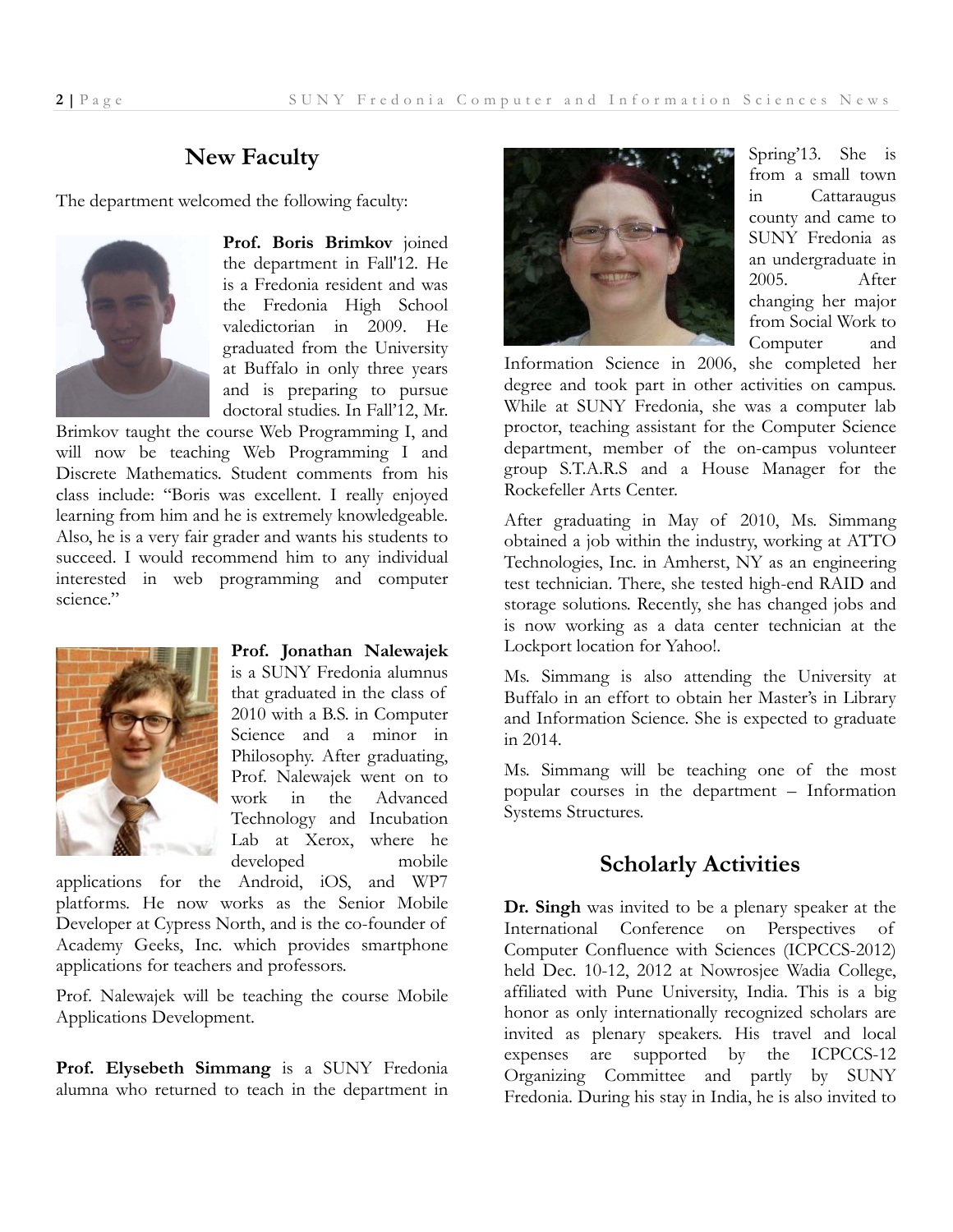give a talk in the Popular Lecture Series of Science Faculty - Banaras Hindu University, Varanasi, India.

**Dr. Barneva** published two books with Springer. The first one, called "Digital Geometry Algorithms; Theoretical Foundations and Applications to Computational Imaging" (in coauthorship with V.E. Brimkov) contains open problems for research projects, provides compact surveys on specific



topics, and is meant to be used by both researchers and practitioners. The second one, "Combinatorial Image Analysis", in co-authorship with V. Brimkov and J.K. Aggarwal, contains articles presented at the 15<sup>th</sup> International Workshop on Combinatorial Image Analysis, on which Dr. Barneva served as Program and Publication Chair, and Chair of the Organizing



Committee. It covers topics such as digital geometry, combinatorics in digital spaces, digital curves and surfaces; digital topology, grammars, transformation, applications; grammars and models in image analysis; picture transformations, morphologic operations, image segmentation; and discrete tomography and its applications.

**Dr. Singh** had the article Singh, G. "Computer Simulations of Quantum Theory of Hydrogen Atom For Natural Science Education Students in a Virtual Lab" published in the Journal of Educational Technology Systems. Together with **Dr. Siddiqui**, he presented and published the paper "Computer Simulations of Genetics Laws" (co-authored by M. Singh and S. Singh) at the International Conference on Perspectives of Computer Confluence with Sciences (ICPCCS-12) held at Wadia College, Pune, India, Dec. 10-12, 2012.

The same authors had the work "Modern Higher Education Techniques Crossing National Boundaries," presented at the 2nd Annual

Technologies in Education Conference held at Saint Rose College, Albany, NY, May 17-18, 2012. **Dr. Singh** had two other presentations at the same conference – "Blended Teaching and Leaning Techniques Employed in Science Education" and "Useful Tools and Techniques to Enhance Student Retention in Higher Education."

**Dr. Zubairi and Prof. Olson** have the paper "Client-Server Based Transmission Scheme over GSM Network for MEDTOC with Patient Classification" accepted at the 2012 International Conference on Collaborative Technologies and Systems. The conference is being held in cooperation with ACM and IEEE.

Dr. Junaid Zubairi presented his innovative flight tracker system in TechstormNY on April 18th 2012 in SUNY Binghamton. The flight tracker is protected under a provisional patent filed by the SUNY Technology Transfer Office. Dr. Zubairi's project was the only one from Fredonia's campus among 10 research projects from undergraduate SUNY campuses. Techstorm was organized by the SUNY Research Foundation in the new Engineering and Sciences building at SUNY Binghamton and cosponsored by the University of Albany, University of Buffalo, Upstate Medical University, the Research Foundation of SUNY, and Binghamton University.

In October 2012, **Prof. Kanev**, visiting from York University, gave a presentation entitled "Image Based Interactions in Augmented Environments." It was attended by faculty and students and followed by an informal conversation.



**Dr. Howard Blair from Syracuse University** visited the department and gave an interesting talk entitled "Wanted: Srodinger Cat - Dead and Alive" on quantum computing. The lecture was attended by faculty and students of the Computer and Information Sciences Department and the Physics Department. The audience learned about the amazing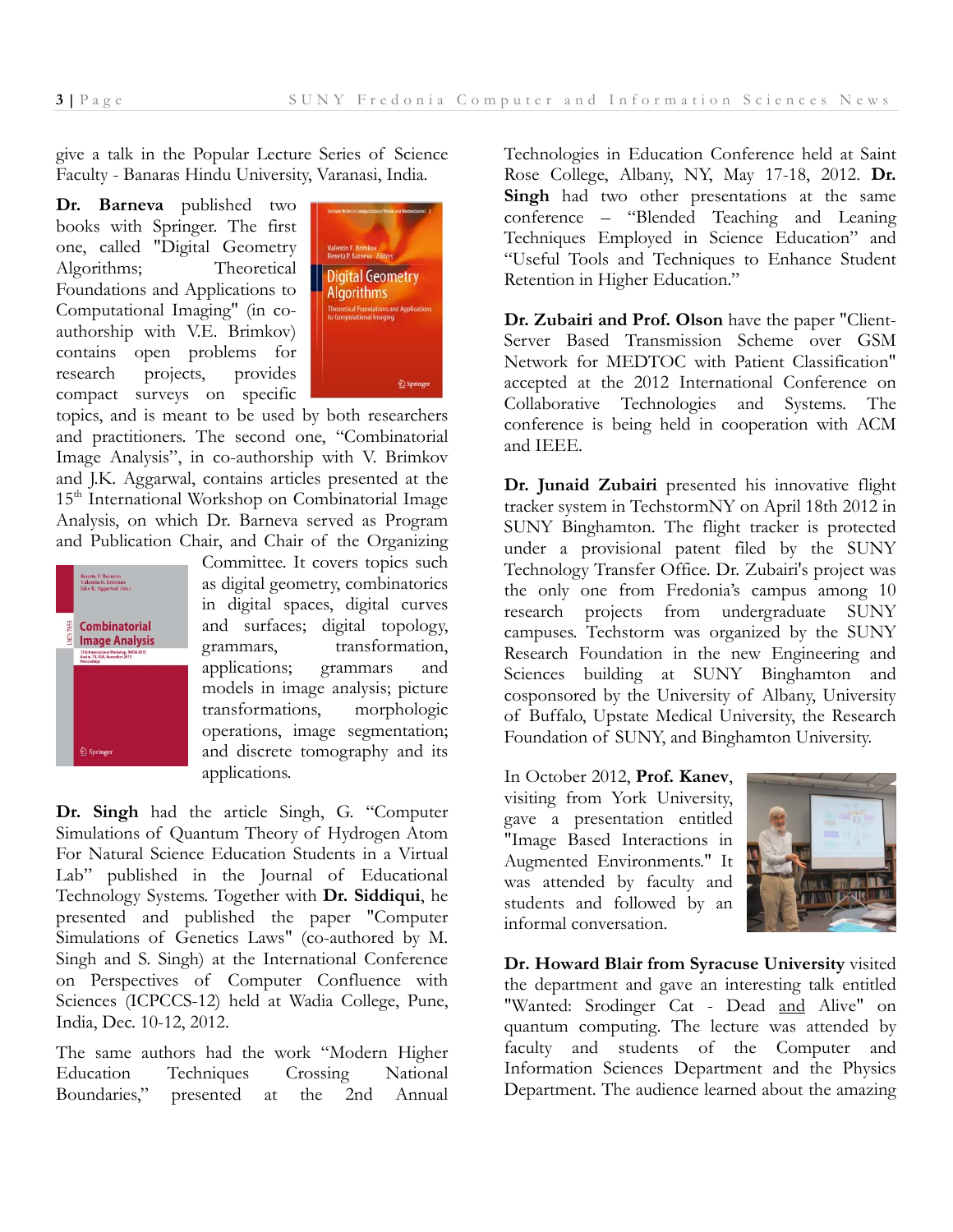world of quantum mechanics and how our "curiosity can kill a cat" - before we look in the box, it is both dead and alive. It observed the double slit experiment in which the light particles behave as waves. Finally, students had the opportunity to learn more about the graduate experience.



On May 1, 2012, **Dr. Barneva, Prof. Kelley**, and the student **Nathaniel Darling** presented at the WNY Chancellor Showcase in Buffalo State College.



Pictured is Prof. Kelly, presenting to the President of the University at Buffalo Dr. Satish Tripathi and the VPAA Dr. Ginny Horvath the student project on augmented reality. The software recognizes the given code and superimposes 3D objects.



**Drs. Gurmukh Singh and Khalid Siddiqui** made a presentation entitled "Digital Technologies and Techniques Used in Higher Education to Cross National Boundaries" at the 6th Teaching and Learning Conference of SUNY Fredonia held on August 20, 2012. Many department faculty attended the conference.

On April 16, 2012, the Department of Computer and Information Sciences had its second Best Teaching Practices Workshop. **Dr. Singh** gave a talk "Interactive Applications of Microsoft Excel 2010", **Dr. Barneva** gave an advising workshop, and the group exchanged ideas about better teaching of the course CSIT 121 Introduction to Computer Science I.

On April 13, 2012 **Dr. Barneva** gave a talk entitled "Emerging Discipline: Social Informatics" at the Sigma Xi seminar.

An article about the achievements of Dr. Singh, entitled "Professor involved in scholarly and teaching work" was published in the Dunkirk Observer and in Campus Report.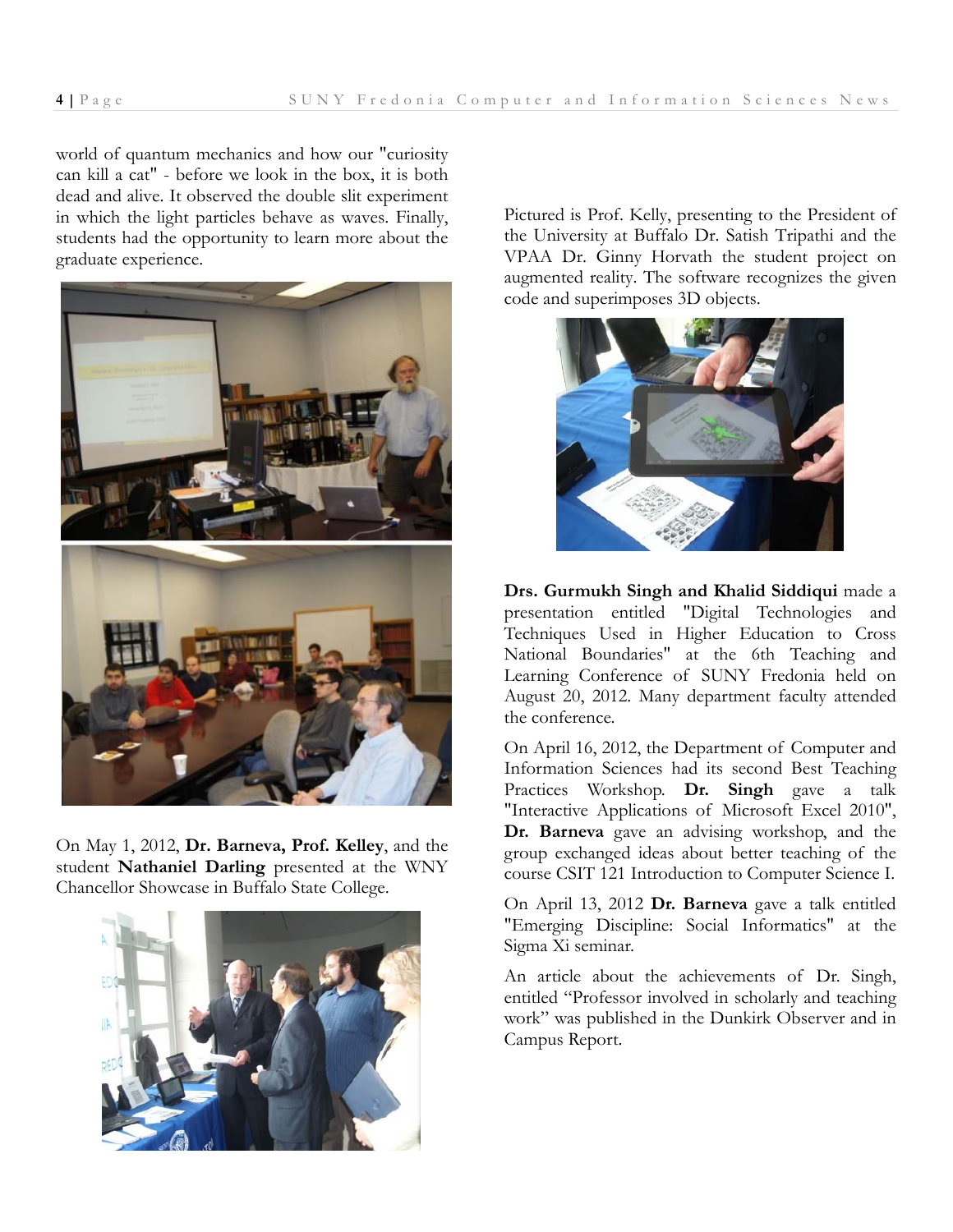## **Publications with Students**

**Dr. Ziya Arnavut** worked with two undergraduate students majoring in both Computer Science and Computer Information Systems and pursuing a dual diploma program with Ege University, Turkey. With **Arda Gumusalan,** he presented the work "Lossless EEG Signal Compression" at the 34th IEEE Annual International Conference of the Engineering in Medicine and Biology Society (EMBC'12). The conference was held in San Diego, California, USA on August 28 - September 1, 2012. With **Basar Koc,** he published the article "A Modified Pseudo-distance Technique for Lossless Compression on Color-Mapped Images," in the proceedings of IEEE Data Compression Conference, held April 10-12, 2012.

**Dr. Reneta Barneva** mentored the Honors Thesis of Georgie Fu – a double major in Computer Science and Public Relations. An article summarizing her thesis was published in the Proceedings of the Seventh International Multi-Conference on Computing in the Global Information Technology, ICCGI 2012, held in Venice, Italy. The paper is entitled "Environmental Codes for Position Determination of Autonomous Agents."

# **Curriculum Updates**

#### **Game Development**

The course Game Development offered by **Prof. Kelley** was featured in the article "Fredonia prof gives dimension to QR code" of the newspaper Buffalo Business First of June 22-28, 2012.

It reads: "[Prof. Kelley] asked students how to make newspaper reading more interesting. That discussion resulted in his QR product, which he said he developed outside the classroom.

Called augmented reality and used worldwide, it allows people to scan a quick response (QR) code

with a smartphone. But instead of a URL, the QR presents a 3-D image.



To illustrate, he aimed his Android phone at a QR code. A small, white pickup truck appeared as if it was parked on top of the paper.

But that's not all. As the phone is rotated around the truck, the sides, front and back of the truck appear, as if one is circling it in a parking lot."

From http://www.bizjournals.com/buffalo/printedition/2012/06/22/fredonia-prof-gives-dimension-to-qr.html

#### **Ruby on Rails**

The university newspaper Leader published a paper about the course Ruby on Rails. **Prof. Kricheldorf** and the students **Patrick Hodge and Greg Rowley** talked about the ambitious course project to create a better version of the existing FSU4U website. The paper reads: "Professor Gregory Kricheldorf is turning instruction into potential real life experience. His CSIT 291 class will be completely reconstructing a mock-up of the FSU4U website, and present the finished product as a possible alternative to the current model. On a campus where it is mandatory for every Student Association (SA) group to sign up for and use the site, ease of use and utility are of high importance.

The main goal behind their initiative is to fix FSU4U's current functionality issues, ultimately making it easier for users to navigate. According to Kricheldorf, current problems include dropped availability and "dead end" issues when a user cannot navigate elsewhere on the site, and are commonly due to mediocre hosting or poor development."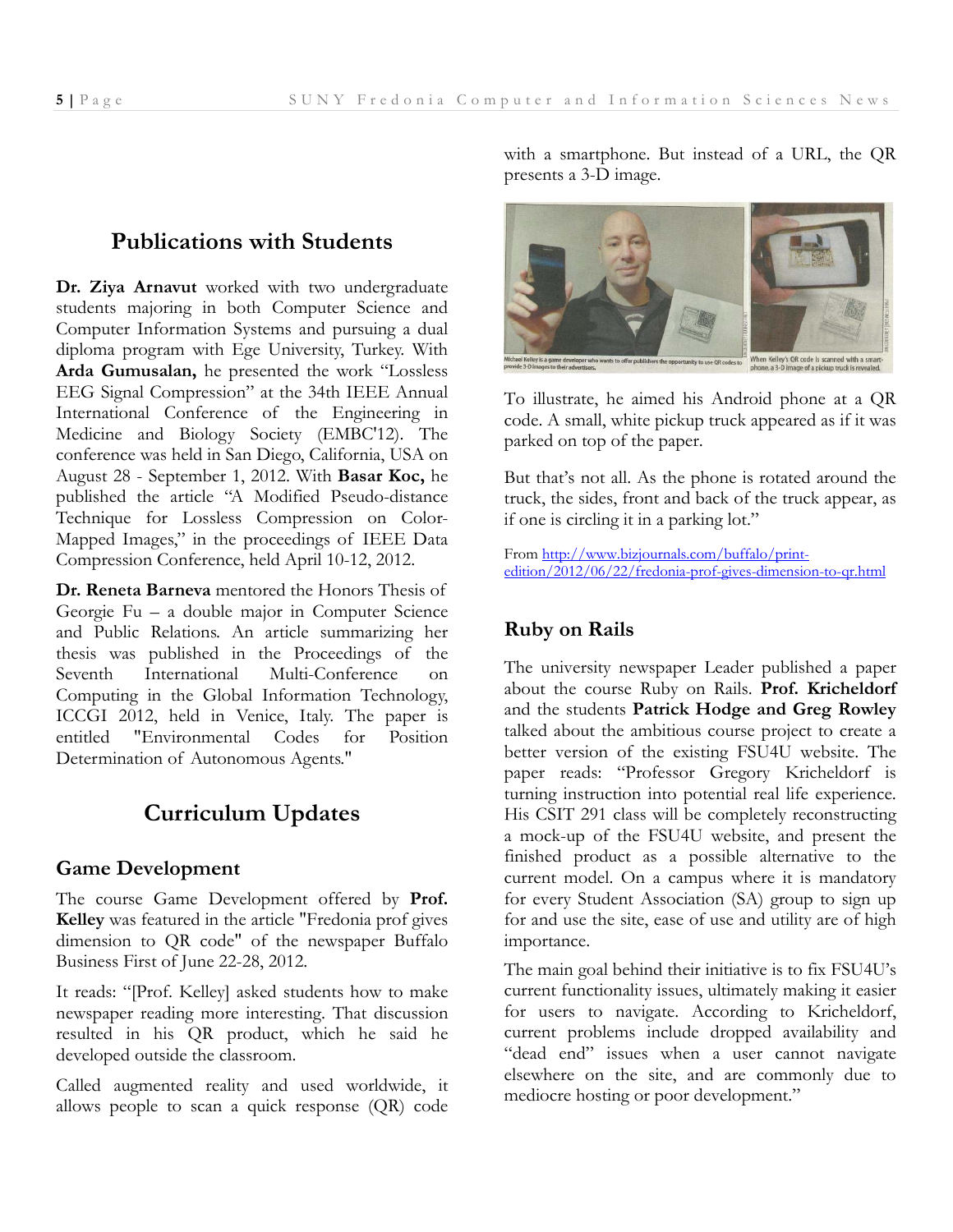#### From

http://fredonialeader.wordpress.com/2012/03/27/studentcoding-vigilantes-to-re-work-fsu4u-site/

### **Student Activities**

The double major in Computer Science and Public Relations **Ms. Zhoujun "Georgie" Fu** made headlines for her accomplishments in the university newspaper "Leader" (April 16, 2012).



Ms. Zhuojun Fu from Shanghai, China, graduated summa cum laude in May with double majors in Communication-Public Relations and Computer Science-Applied Math, and minors in Applied Math and Leadership Studies. Some of her many campus activities include:

- The first international recipient of 2012 Lanford Presidential Prize from the Oscar and Esther Lanford Endowment of the Fredonia College Foundation. The award—generously created and endowed by the late President Emeritus Oscar E. Lanford and Mrs. Lanford recognizes a member of the graduating class who has exhibited balanced achievement and exemplifies Fredonia's ideals.
- Chancellor's Award for Student Excellence, which honors State University of New York

students who have best demonstrated and been recognized for their integration of academic excellence with other aspects of their lives.

- President, Golden Key International Honour Society
- President, Chinese Club
- President, American Red Cross Fredonia Chapter
- Intern, Public Relations Office
- Intern, Sports Information
- Intern, Campus Host Program
- International Student Ambassador for the International Education Center
- Tutor, Learning Center
- Volunteer, Campus and Community Children's Center
- Student Coordinator, LuWan Exchange Program for College of Education

Miss Fu received numerous honors and awards including L. Michael Dimitri Scholarship, Golden Key International Honour Society Scholarship, Feng Chiang Scholarship, Fiat Lux Scholarship, President's International Scholar Award, Public Relations Society of America Buffalo Niagara Chapter May C. Randazzo Scholarship, SUNY Fredonia President International Scholar Award, SUNY Fredonia Scholar Award, Golden Key Regional Student Leader of the Year, Educational Development Program's Tutor of the Year, and Golden Key International Student Leader of the Year.

After graduation, Miss Fu plans to pursue a master's degree in International Affairs with a merit fellowship at the Elliott School of International Affairs, George Washington University.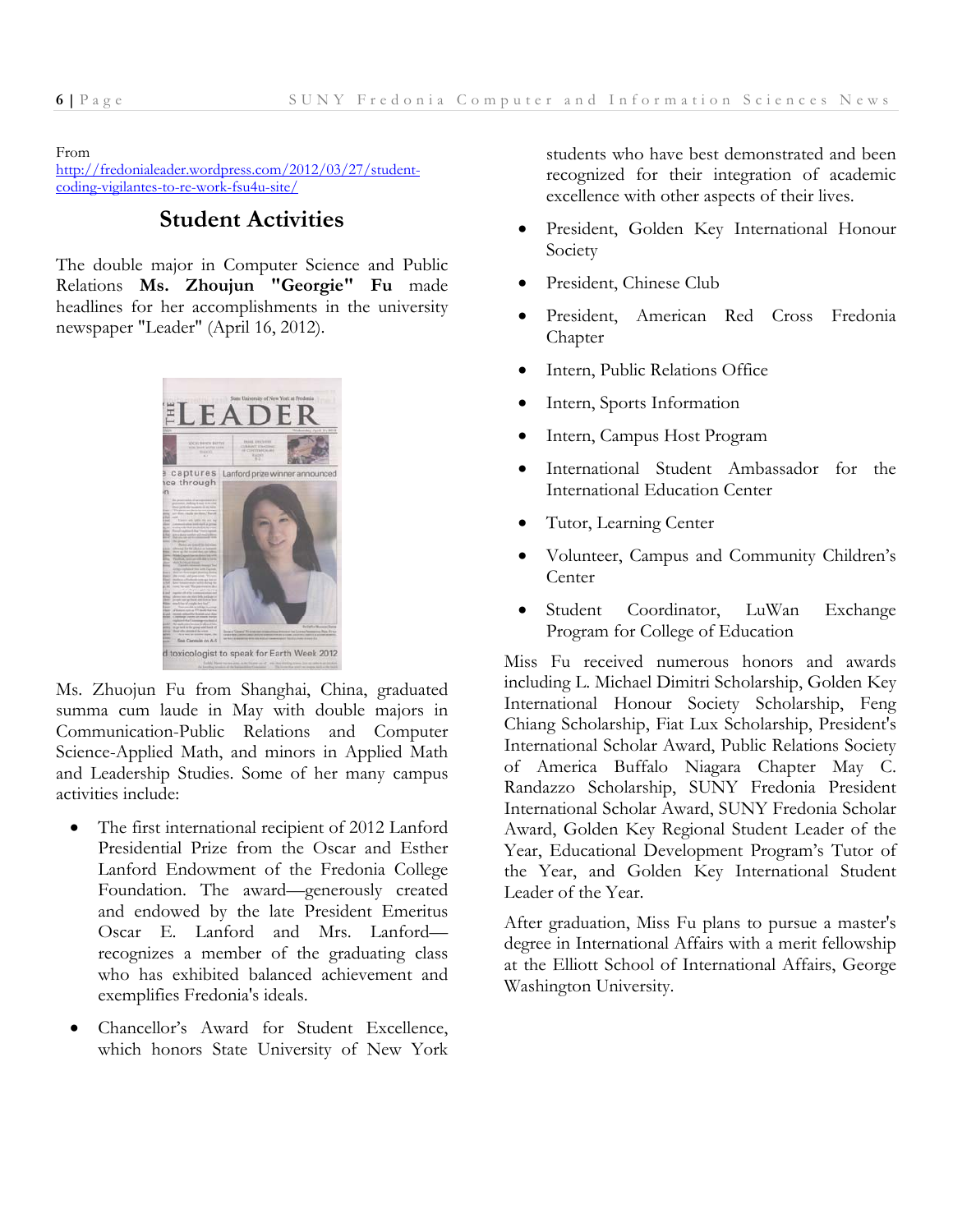

President Hefner congratulates Georgie.

The student **Jeremy Topolski**, a double major in Computer Science and Mathematics, was named as February's **"Student of the Month."** Mr. Topolski is an excellent computer scientist, an active member of the Resident Assistants Advisory Board, a Computer Science tutor and proctor, frequent participant in math competitions and Buffalo News Kids Day, and volunteer at St. Vincent's Home for the elderly.

More about his accomplishments can be read in the Campus Report article at http://ww2.fredonia.edu/news/BrowseallNews/tabid/1101/ctl /ArticleView/mid/1878/articleId/3798/language/en-US/Jeremy\_Topolski\_named\_February\_Student\_of\_the\_Month .aspx

The following students received scholarships at the department Awards Ceremony:

- **David Ballard, Nicole Faulise, John Malayny, Rachael Reinis, and Jeremy Topolski** – Maytum Scholarship
- **Aaron Chan** Beck Scholarship
- **Erdinc Masat** Chiang Scholarship

The **Third Department Student Expo** organized by Prof. Robert Olson was held on December 12, 2012. **Dean Kijinski** sponsored the event. The Expo lasted over five hours and featured the following presentations.



- Defeating Classroom Bullying Through The Use of Data Mining and Social Graph Analysis" by Robert Szkutak,
- "Creating an RPG using Alice" by Members of CSIT 101 and Professor Michael Kelley,
- "Game Development" by Members of CSIT 208 and Professor Michael Kelley,
- "K-means Clustering Visualization" by Robert Szkutak,
- "Career Opportunities in Computer and Information Sciences" by Efe Alacamli and Erdinc Masat,
- "Architect's Dream Software" by Jeremy Topolski,
- "Big Head, Little Arms" by Ankit Ahuja and Villasone Phengsomphone,
- "Adventures in Creating an "Old School" Video Game" by John Malayny,
- "OpenGL Building" by Justin Soderberg,
- "Matrix-based Bully Analysis" by Nicholas Freville,
- "Digital System" by John Malayny,
- "Bit Shifter" by Justin Soderberg,
- "Random Game Environment Generation and Cyclic Maps" by Nicholas Freville.

The Expo was very well-attended. The participants enjoyed the student presentations and many informal discussions. At noon, **Mr. Fritzinger, Director of**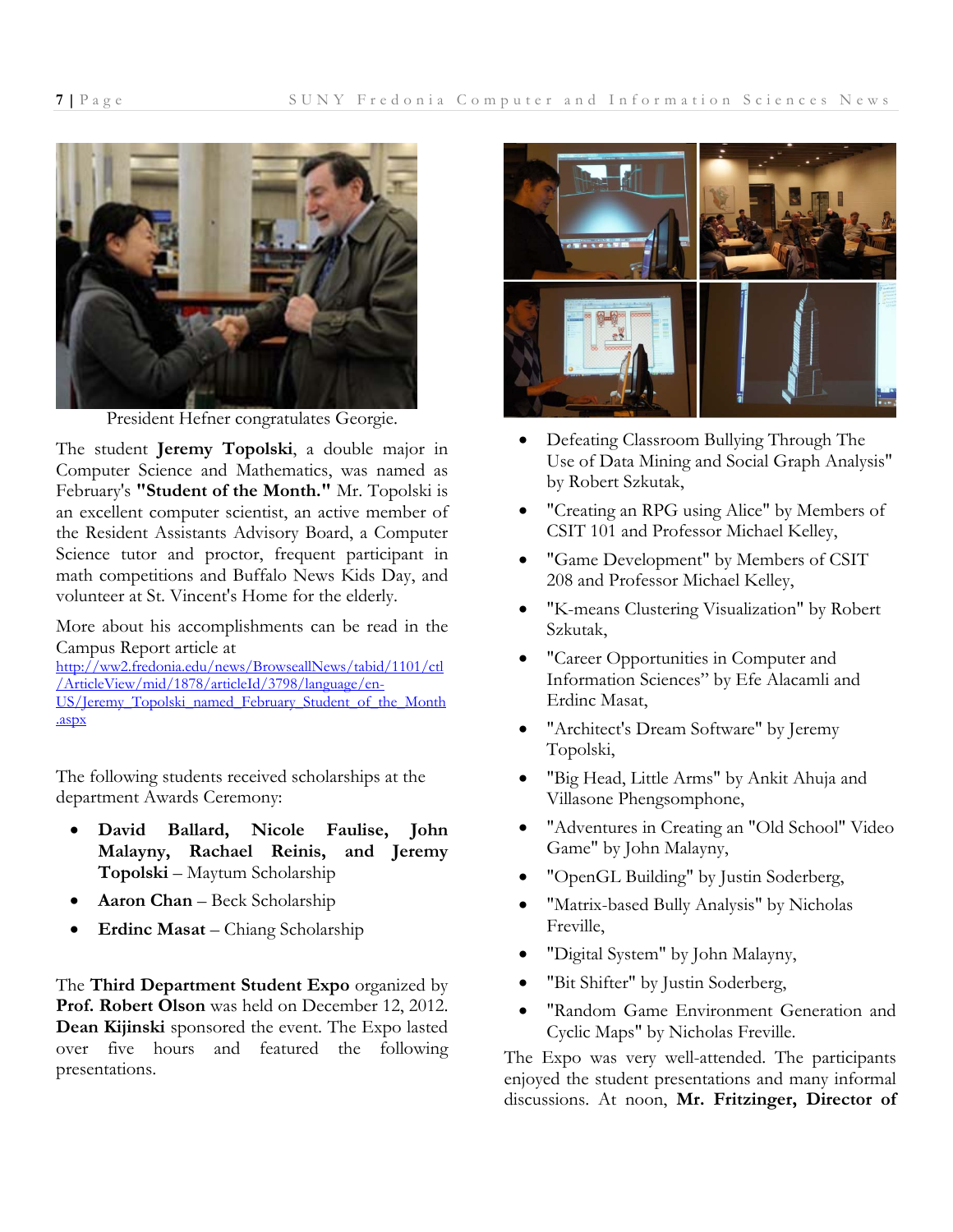**the Technology Incubator,** gave a talk about the technological development of the region and the value of the internships in student career.

The students in the Game Development course **James Fefes, Sean Wignall, Brandon Artymowycz, Cory Campbell, Tyler Vail, Nathaniel Darling, Mark Mackey, Dylan Penner** tied for **first place** at the **American Play Ethics Symposium** for their project "SUNY Raptor, An Augmented Reality Game". The committee chair wrote "We thought it was very promising--well put together, thought through very thoroughly and thoughtfully presented." The students received a monetary prize and gave a 20-minute talk on March 23, 2012. More about their work can be seen at http://www.youtube.com/watch?v=aVRaOGV9A2s.

**University Student Expo.** The students Mark Mackey, James Fefes, Sean Wignall, Brandon Artymowycz, Melih Celik, Baris Yildirim, Seyma Nur Ozdemi, Basar Koc, Cem Sancak, Daniel Lips, Rob Szkutak, Zhuojun Fu presented at the 14th Student Research and Creativity Exposition on April 26<sup>th</sup>, 2012. A video clip featuring some of their presentations can be seen at http://www.fredonia.edu/oscar/.

The department regularly holds a **Student-Faculty**  Party at the beginning of the Academic Year. This year it was held on September 14, 2012 and was attended by more than 50 students. It gives an opportunity for the students to mingle with the faculty and chat informally. **Drs. Arnavut, Barneva, Nazarenko, Siddiqui,** and **Singh; Profs. Brimkov, Cole, Decker, Olson,** and **Szocki** took part in it. They talked to the students and presented their work. Special guests were **Dean Kijinski** and **Associate Dean Byrne.** They talked about the role of sciences in today's education and about the benefits of ABET accreditation for which the department is planning to apply. The President of the CS Club, **Rob Szkutak**, talked about the club activities.



Two of the department seniors were featured in a Campus Report article about their achievements. From the article: "Two seniors who are international students from Turkey, **Arda Gumusalan and Basar Koc**, were recently accepted into doctoral programs in Computer Science at George Mason University, D.C. and University of Miami, Coral Gables, Florida, respectively. Both have been offered \$60,000 fellowships for tuition and living costs. Gumusalan and Koc will graduate in May with dual degrees from SUNY Fredonia and Ege University, Turkey.

During his three years at SUNY Fredonia, Koc has achieved several scholarly distinctions. Since 2011, he has co-authored four conference papers with Dr. Ziya Arnavut, a professor at the Computer and Information Science Department. Recently, Koc published "A Modified Pseudo-distance Technique for Lossless Compression on Color-Mapped Images" at the IEEE Data Compression Conference in April. His previous work, titled "Block-sorting Transformations with Pseudo-distance Technique for Lossless Compression of Color-mapped Images", was presented at the 6th IEEE International Conference on System of systems Engineering (SOSE) in Albuquerque, New Mexico in June 2011. This paper was also awarded the "Best Paper Award" at the WNY Image Processing Workshop at the University of Rochester in November 2011.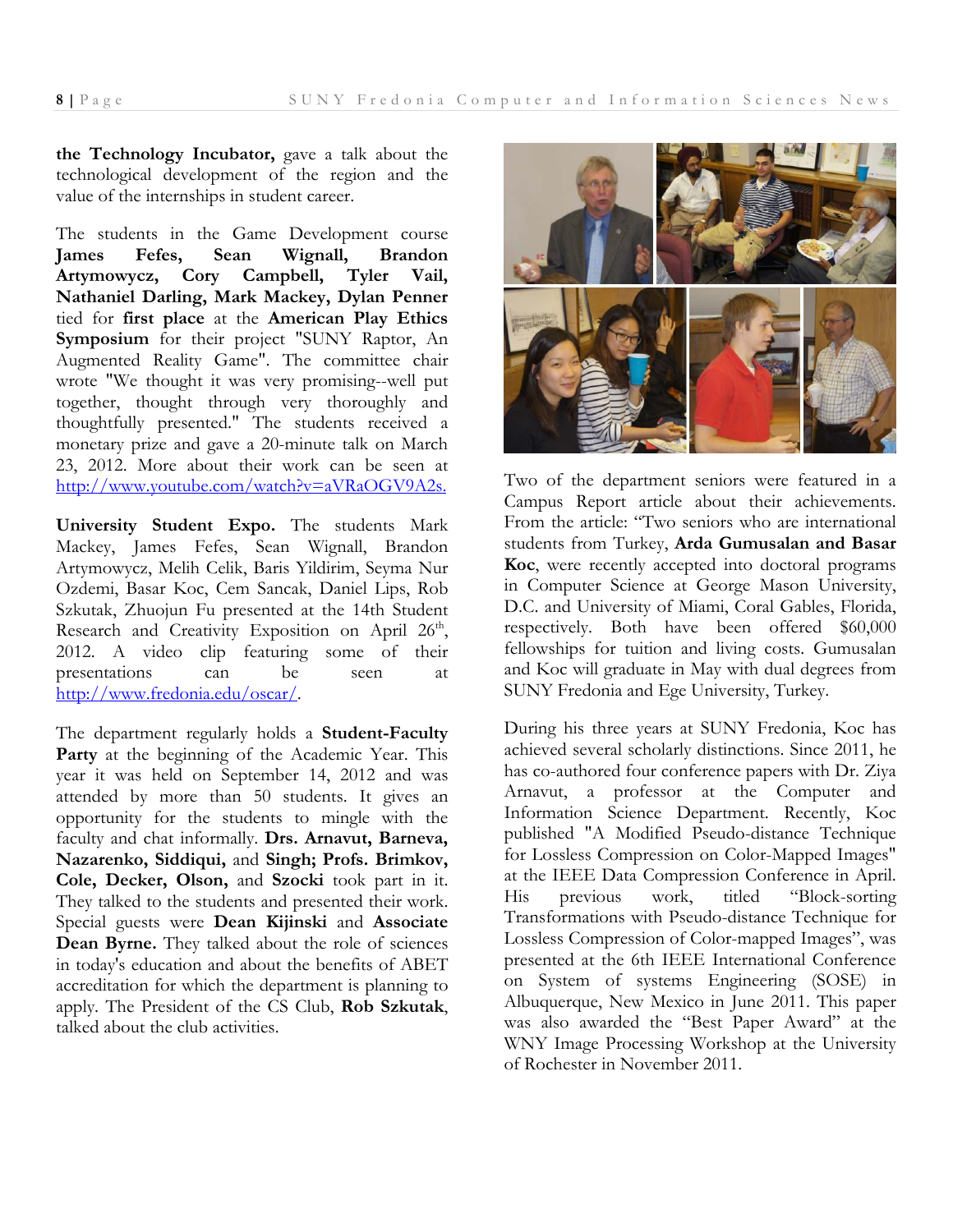Under the supervision of Dr. Arnavut, Gumusalan recently finished and submitted for publication his undergraduate thesis, titled "EEG Signal compression" to the 34th IEEE International Conference on Engineering in Medicine and Biology. He is expected to be presenting the paper at the event in Orlando, Florida, in August.

Both students attended SUNY Fredonia through the Dual Diploma agreement with Ege University in Turkey, which involves students majoring in either computer science or international relations. The programs allow students to experience two distinctively different cultures, which prepares them well for work in a multicultural environment and to function effectively in an international arena."

From:

http://ww2.fredonia.edu/news/BrowseallNews/tabid/1101/ctl /ArticleView/mid/1878/articleId/3856/language/en-US/Gumusalan\_and\_Koc\_win\_doctoral\_fellowships\_in\_compu ter\_science.aspx

High school students from Brocton HS, Lake Shore BOCES, Gowanda HS, and Fredonia HS attended the **High School Contests** held in May 2012. They participated in the Programming, Spreadsheet, HTML Contests, Scavenger Hunt, and Quiz Show. Dean Kijinski provided food and refreshments.



## **Professor Olson Named DMUR Fellow**

In May 2012, SUNY Provost Lavallee announced the new Innovative Instruction Technology Grants program (IITG). "The IITG program seeks to promote understanding of how new technologies increasingly proliferated through consumer-driven and education markets, can provide fresh opportunities for faculty and staff in service to pedagogy. Social media sites, Internet search engines, mobile devices, e-books, video-capture and learning management systems are transforming how education is delivered and how we collaborate within these environments." – Lavallee said.

One of the first tier grants funded with \$60,000 is *Distance Mentored Undergraduate Research (DMUR)*. According to its web site: "Distance mentored undergraduate research opens up a wide range of faculty expertise to exceptional students seeking to conduct an undergraduate research project on a specific topic that may not be covered by the faculty at your home campus. […] The faculty member with the right research background may very well be teaching at another participating SUNY institution. Using the computer, DMUR allows you to work under the supervision of that faculty member even though he or she is located on another campus."

Prof. Olson was one of only eight faculty from participating campuses approved to mentor students in the program. The mentors are designated SUNY DMUR Fellows and receive funding for their research expenses and equipment for distance learning communications. Prof. Olson will work with a student from Oswego who will join his team of four undergraduate SUNY Fredonia students working on the project Classroom Assisting Social Systems Intelligence (C.A.S.S.I.).

"The Project C.A.S.S.I. is aimed at developing software that can be used to mine data from the reports filed when students get into trouble at school." – said Olson. "This data is then consolidated into a single social graph which can then be used to support educational processes. The over-all goal of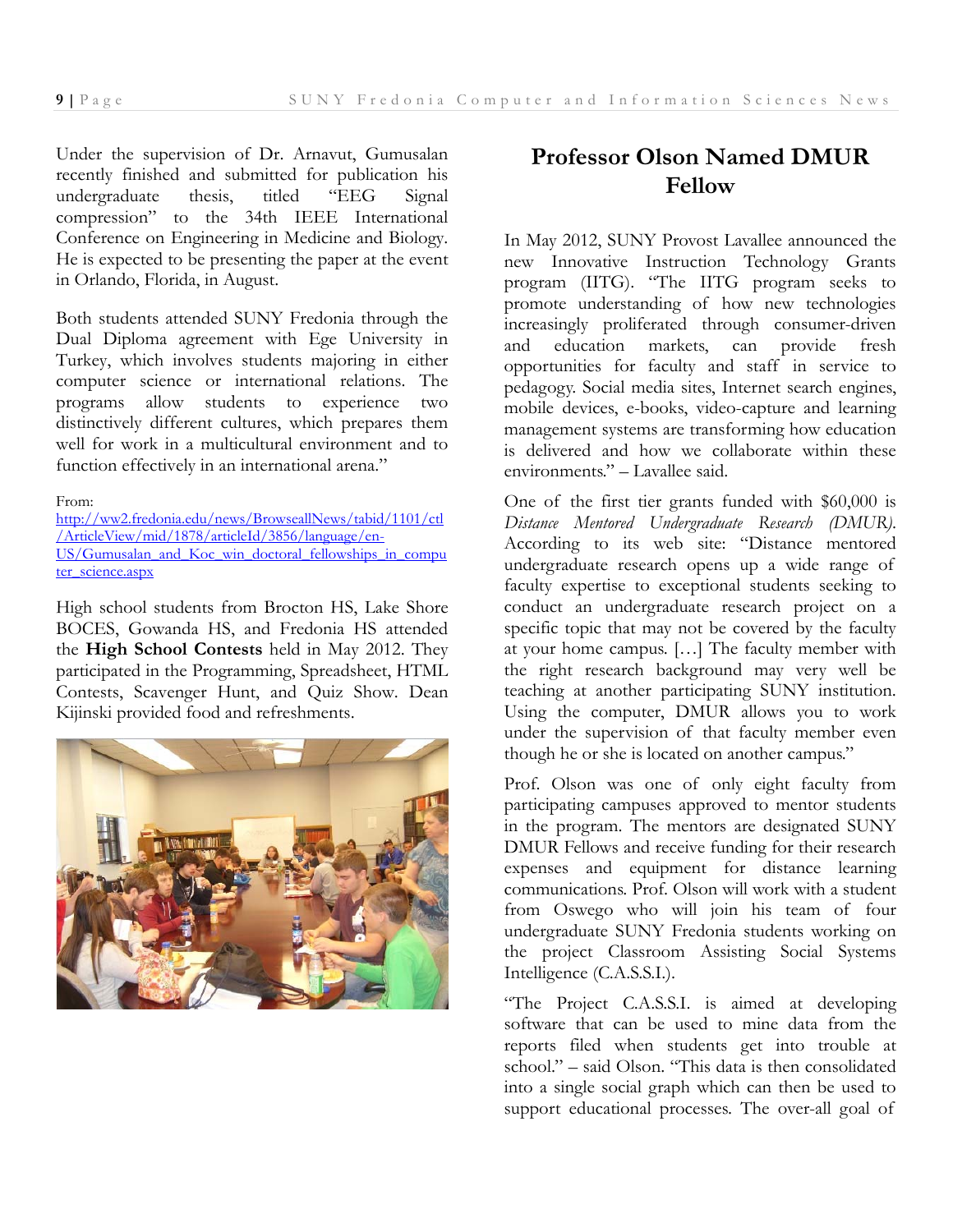Project C.A.S.S.I is to provide a comprehensive opensource decision support system capable of supporting teachers, administrators, and school counselors."

"Thus far, the project team has explored using the data to find optimal seating charts although this is by no means the only application of the data mined from the behavioral reports. In addition to developing optimal seating charts, some potential applications of the social-graph created by the data mining are<br>tracking potentially dysfunctional student tracking potentially dysfunctional student relationships over time, red-flagging students who may need the attention of counselors, and providing optimal behavior-informed student classroom assignments. We do not intend to override the autonomy of educators – rather, we hope to provide them with information sharing and analysis tools to make their jobs easier."

"This spring, the students will work on developing a web-portal for the system, improving the efficiency of the system's analytical algorithms, integrating social sensitivity metrics, and clustering student relationships. However, these projects are just the tip of the iceberg for C.A.S.S.I." – concluded Prof. Olson.

# **Mobile Programming**

As more and more people begin to use smartphones, tablets, and other devices, the demand for mobile applications has greatly increased. According to a Pew Internet & American Life Project study published at the beginning of last year (http://pewinternet.org/Reports/2012/Smartphone-Update-2012/Findings.aspx), as of March 2012, 46% of American adults are smartphone users. This was an 11% increase from 2011, and this study only focused on smartphones. It did not include tablets or other handheld devices.

Industry leaders have noticed this trend, and the demand for mobile developers has been on the rise. According to a survey by Dice (http://media.dice.com/report/july-2012-top-techtalent-gaps/), "mobile developer" was ranked the second most difficult position to fill by hiring managers. Dice noted, "In some cases such as mobile developers, the market is expanding faster than the talent pool can adapt."

When I was asked to teach a mobile application development course at Fredonia, I was beyond excited. This course is going to be a great way to introduce students to a relatively new area of computer science, and will teach them skills that are urgently needed in the industry. I love working in this field, and I am really excited to share my passion with students.

> **Jon Nalewajek Instructor**

# **Computer Science Club**

The Computer Science Club activities were revived during the Fall 2012 semester. Operated by students **Robert Szkutak, David Ballard, Justin Soderberg, and Kyle Smolinski,** the club attracted around thirty students to participate in it. The President of the CS Club, **Rob Szkutak** explained: "It is intended to motivate students to explore computer science outside of the classroom. Through lectures from guests such as Dr. Kamen Kanev and Ryan Wolf as well as group meetings and e-mail, the Computer Science Club succeeded in encouraging students to step outside of their comfort zones and tackle ambitious extra-curricular projects. By the end of the semester, students had created a wide variety of software including video games, web sites, implementations of mathematical algorithms, cell phone apps, and more. Many exciting new projects and events are currently planned for the Spring 2013 semester."

The CS Club met for the first time on October 1, 2012. **David Ballard** and **Rachael Reinis** made a presentation about the internships they participated in over the summer. It was very well received. More than thirty students showed up, including several outside of the department. The President of the CS Club said: "As a whole, the group seemed very pleased with all of the opportunities offered through SUNY Fredonia, the CS Department, and the Technology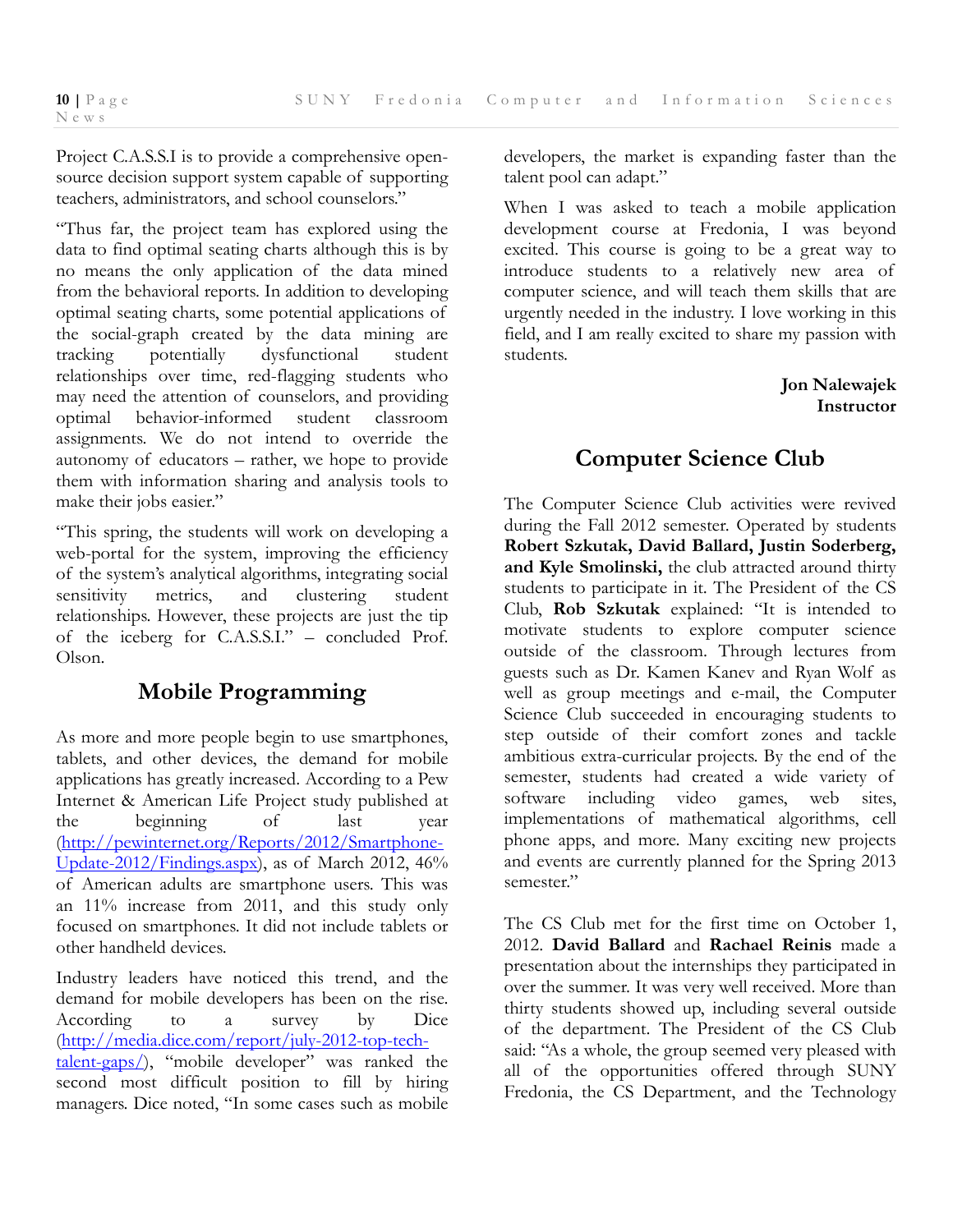Incubator. Nearly every student who came, appeared to be actively engaged in talking with other students, asking questions to the group as a whole, and having a good time. I am anticipating a high turnout for our next meetings."



# **Life after the B.S.: Graduate Studies and Beyond**

After graduating from the program of Computer and Information Sciences, I had the whole world in front of me. I was prepared for anything the job market could throw at me. I was lucky, found a job a few months after graduation. This job taught me many things, as well as used many of the skills I had acquired while pursuing my degree. The most important thing it showed me, however, is where my passion lay, and that was in information, the organizing of it to be specific.

The search for information organization jobs began. Job after job listing suggested the same degree, MLIS. That's a Master's in Library and Information Science. How in the world would those two things merge together? Graduate studies would explain this in detail.

Seeing as I needed a Master's degree to pursue my career goals, I began the search for grad school. I used traditional search methods (searches in online search engines) and asking others I knew who might know someone in the field. Turns out that University

of Buffalo, right here in my backyard, had an excellent program. I applied, holding my degree in Computer and Information Science, keeping my fingers crossed.

I was accepted, and readily so. This is a field that not only deals with books, but all types of information. The same type of information that you are studying for your B.S. or B.A.. The merging of these two fields is becoming more and more important as things are moving into the digital realm. Many libraries want to update to the new age of computing, but the staff doesn't have the know-how, and the users don't have the teachers. My degree in the computer industry made me a fantastic candidate.

They call us "spanners" in the library world, people who have the ability to talk to "techs" and "suits". That's engineers and business professionals respectively. The skills I learned in undergrad prepared me for this role. Knowledge of computers and information systems allow me to communicate with engineers effectively, while the business and ethics skills acquired allow the conveying of information to those not so tech savvy.

It is in this way that the CIS degree can be used to merge fields. If a field can be named, there is more than likely a way that the CIS skills that were learned can be applied, especially due to these "spanning" abilities. More importantly, it is becoming increasingly demanded in the workplace, and those with higher competency on the tech side of things are finding they are having an easier time in the workplace.

Grad School isn't cheap, but there are options. For example, I work full time and take classes at night (most graduate programs offer night classes as well as online courses; they understand that students have jobs as well). There are also graduate Stafford and private loans available, just like for undergraduate degrees.

The coursework is tough, about one credit of graduate work equates to three credits of undergraduate work. So keep that in mind when you are choosing classes, especially if you work full time as well. Putting your all into graduate studies is